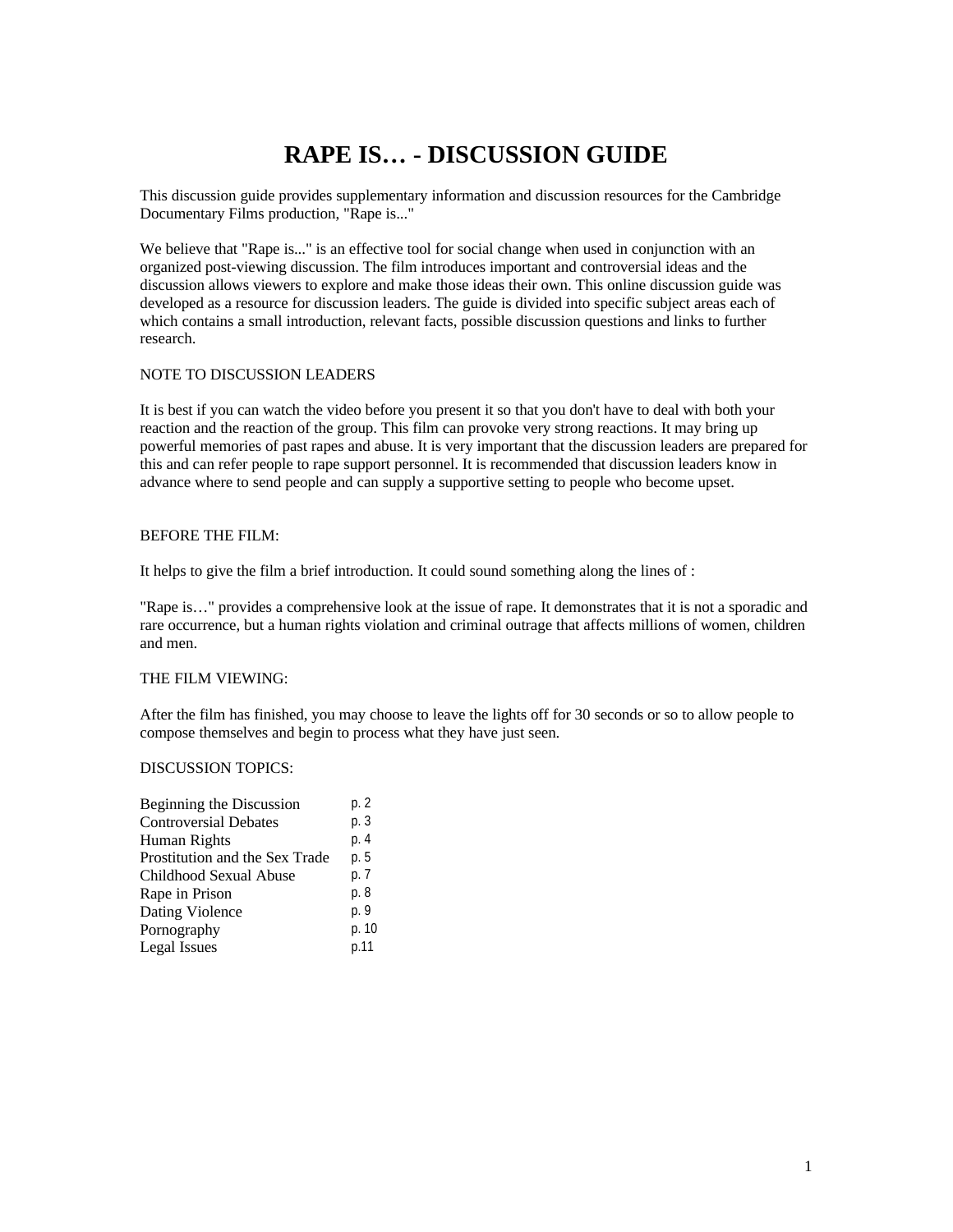### **Beginning the Discussion**

### SOME GENERAL QUESTIONS TO BEGIN THE DISCUSSION:

Are there any thoughts, feelings or reactions that someone would like to share?

Who do you identify with in the film?

Do you think this could have happened to you?

BRIEF BIOS OF PARTICIPANTS AND UPDATES:

Eve Ensler: Playwright ("The Vagina Monologues"),activist and founder of V-Day, an international organization dedicated to stopping rape worldwide.

Diane Rosenfeld: Teaches women's studies and legal issues at Harvard University. She was a Senior Counsel at the Department of Justice in Washington.

Kathy Girod: Heads a research project at a leading cancer hospital.

Vednita Carter: Co-founder and Director of "Breaking Free" an organization that helps prostitutes. Vednita experienced firsthand the coercion, trauma and violence of the sex industry when she became involved in stripping after answering an ad for dancers in her local paper.

Richard Ridlon: Currently out of prison and working full time.

Salamishah Tillet: Poet whose work "Do you know what rape feels like?" provides the moving opening to the film. She co-produced a performance piece on rape with her sister entitled "A Long Walk Home" and is finishing her PhD in African American Studies.

Bok-dong Kim: Her testimony at the Vienna tribunal relates the horrors of being enslaved as a Korean "Comfort Woman" to be raped by Japanese soldiers in World War II.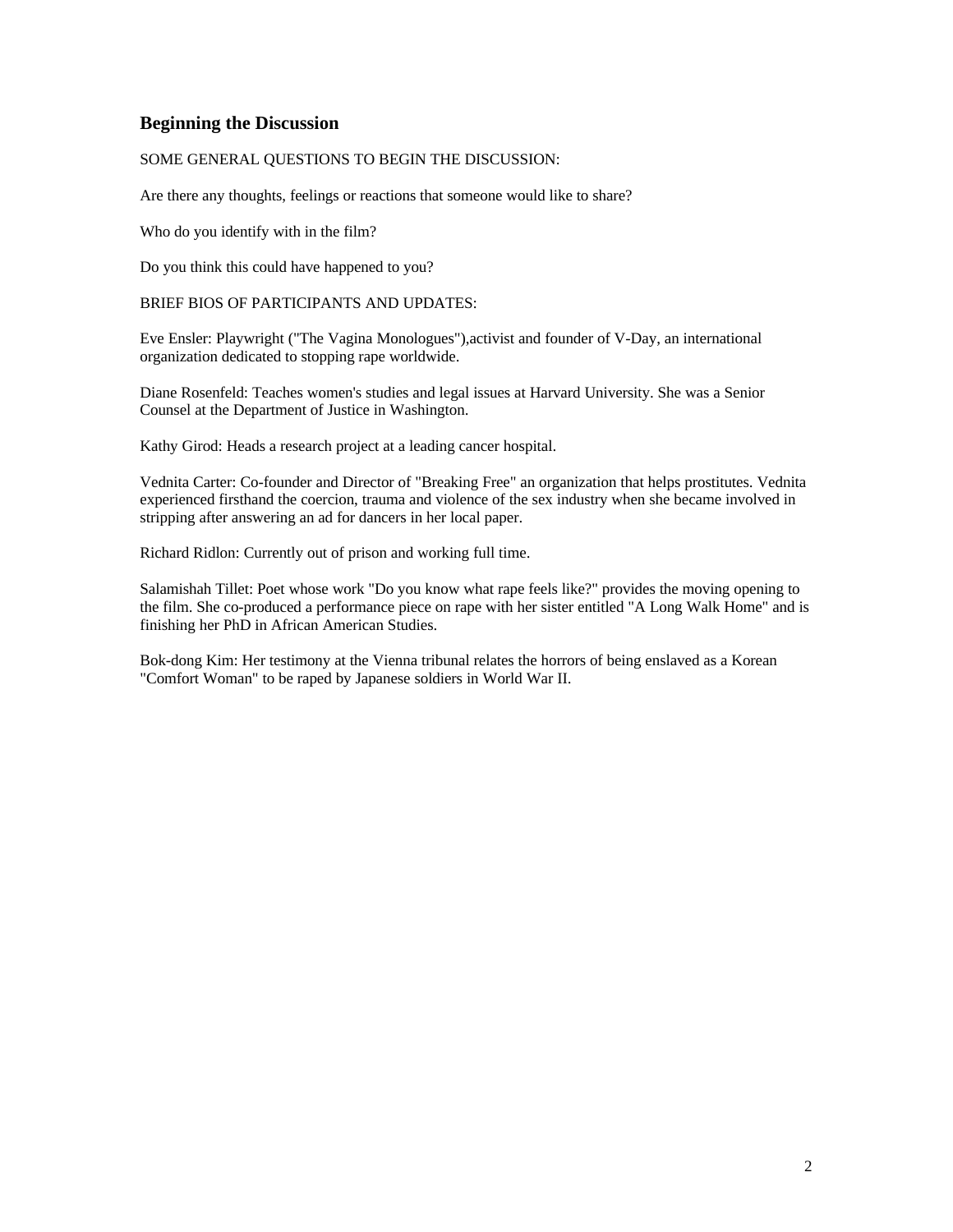# **Controversial Topics**

### POINTS THAT MAY SPARK CONTROVERSY/DEBATE:

You may run into individuals who feel threatened by the film, become defensive. Their concerns are often:

What about false accusations?

What about the responsibility of the woman?

What about the "gray area" surrounding consent?

It is a major trap in a discussion to get hung up on the myth that women, for any number of reasons, often "cry rape". Dealing with the notion of false accusations is fairly straightforward because, according to the FBI, there are no more false accusations of rape than there are false accusations of any other crime. The actual figure is somewhere between 2 and 3%. When they do occur, false accusations hurt all of us, especially the real victims of this crime who have to face disbelief. The vast majority of rapes are not reported and the tendency of the media is to draw focus to the exceptions, to the rare instances of false accusations, and with a focus on the "devastating effect" on the accused.

From a feminist perspective, the reason people are focused on the woman's responsibility is because it lets sexual coercers off the hook for their predatory behavior. If you can blame the victim, you don't have to take responsibility for your own actions. It is best to steer conversations away from this pitfall. Instead, ask, "How does this fit into the larger picture?" Part of the effort of this film is to look at the larger picture of rape, outside of the "he said, she said" debate. What does it mean that we try to hold the victim responsible for her rape? Does this mean we believe that women can't wear tank tops and short skirts? Does this mean we are saying women can't go out at night? Are we saying that anyone who goes to a bar and meets someone gets what he or she deserves? Are we saying that we don't have the right to drink and be safe from sexual assault and rape? Are we saying that being drunk is a form of consent?

CONSENT is another huge area of controversy. What does "consent" mean? Remember Salamishah's story from the film. At a certain point she stopped saying "no." Why would some people interpret this as consent? What does that attitude suggest/indicate?

People project a great deal of fear into the consent debate. If you don't blame the victim it leaves men vulnerable to the criminal justice system and other sanction -- the alternative to blaming the victim is making a criminal out of the man. How does blaming the victim maintain the balance of power in social relations?

Antioch College developed a very thorough consent protocol to stop date rape. It requires that the person initiating sexual contact receive affirmative verbal consent at each level of intimacy:

http://www.antioch-college.edu/survival/html/sopp.html

This policy generated significant media ridicule. Why do you think there was so much negative reaction to this policy? Would you participate in a similar dialogue? Why or why not? What are important components of a campus sexual assault policy?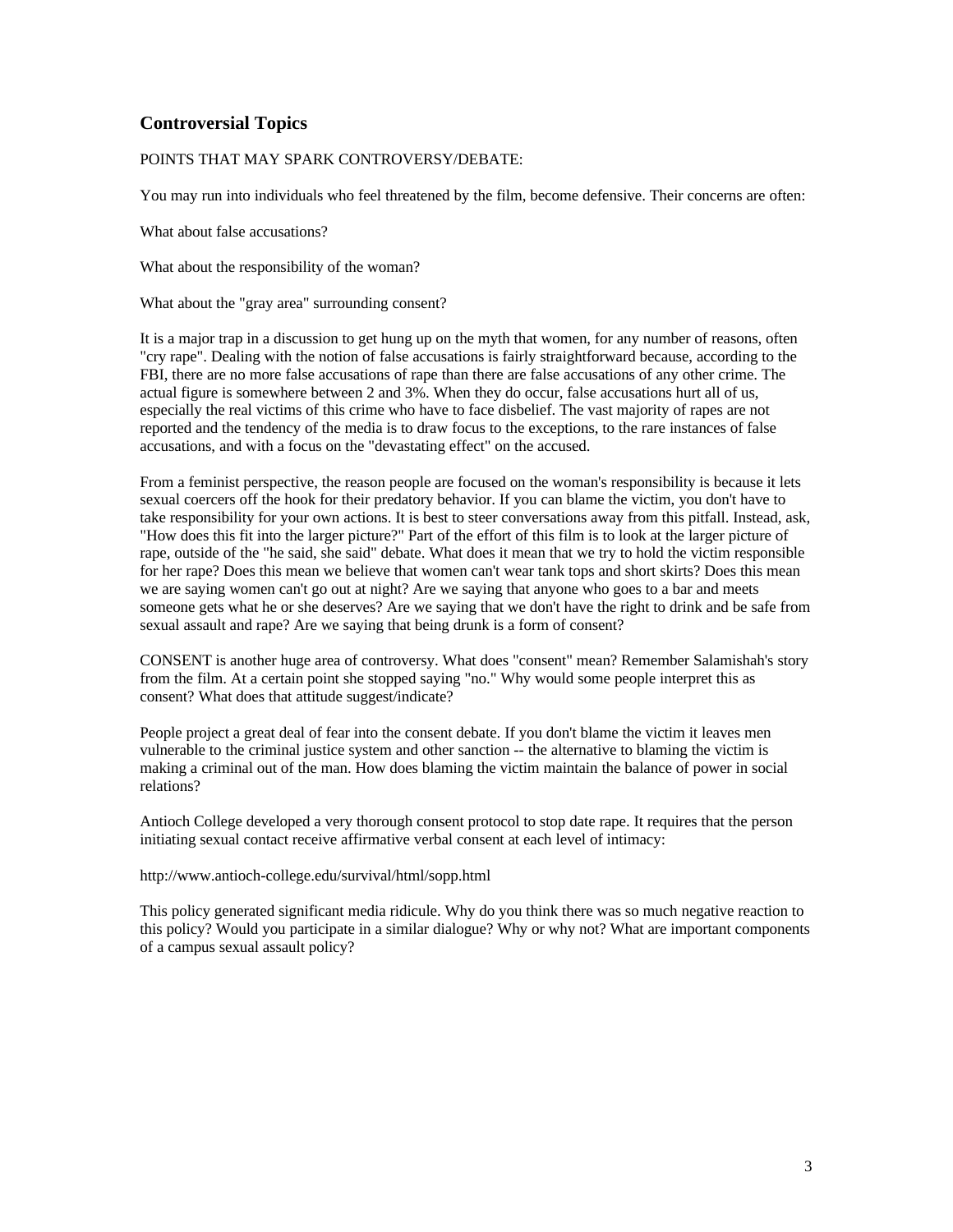# **A Human Rights Violation**

Rape has been a part of war since time immemorial. Human rights reports have painted particularly horrific pictures of rape in current world conflicts. In former Yugoslavia, for example, rape was used as a deliberate tool to undermine community bonds, humiliate and torture women and weaken resistence. Only recently has rape been prosecuted as a war crime.

What do you think that says about rape? About war in general?

Does it reflect a growing awareness of the severity of rape?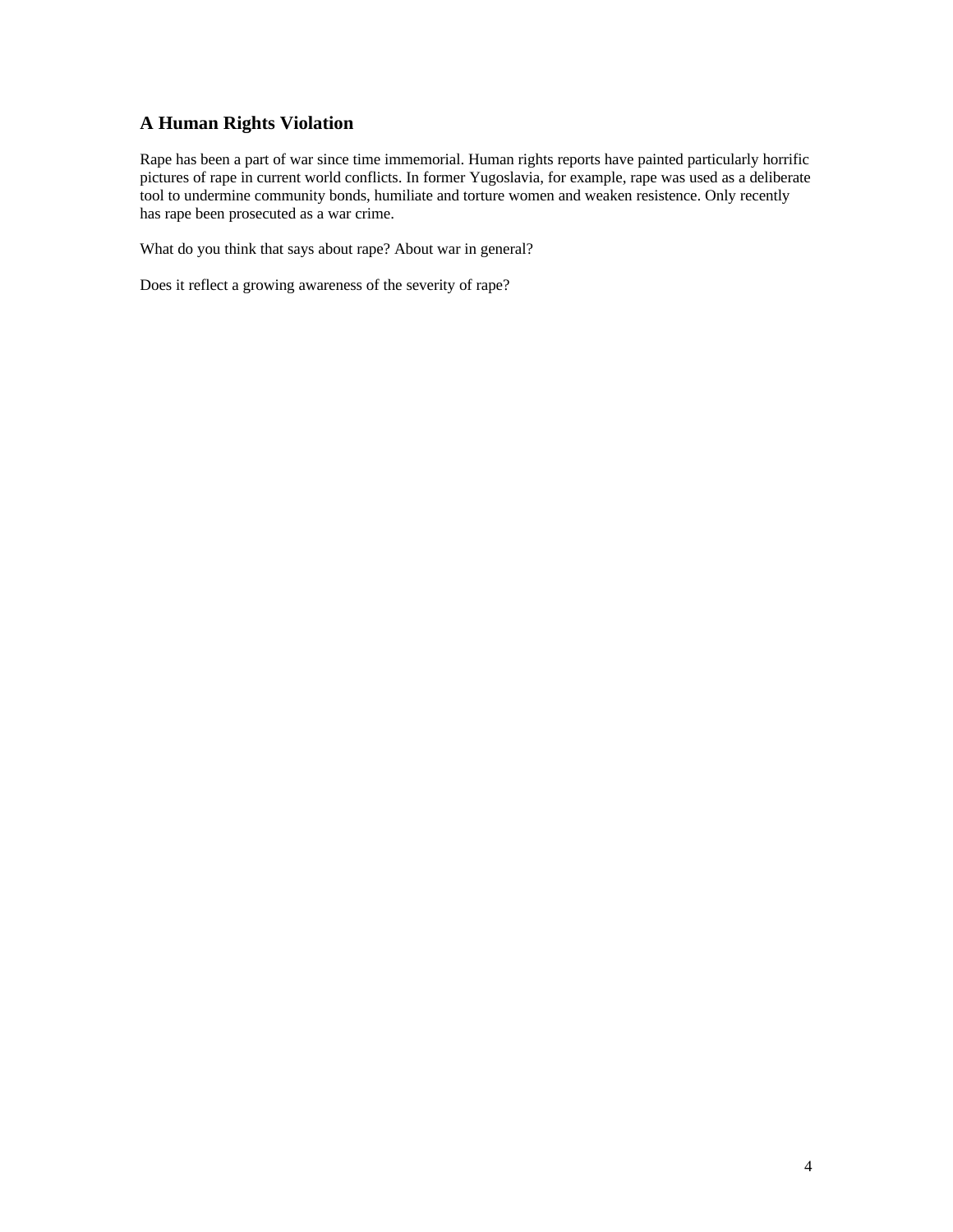### **Prostitution & the Sex Trade**

Vednita Carter, one of the film's participants, is the executive director of Breaking Free, an organization that helps prostituted women. Their goal is to provide them the support and protection to get out of the life. Before joining Breaking Free, she worked for an organization called WHISPER that had similar goals. She has worked with thousands of prostitutes for over 11 years. As a young woman she worked as an exotic dancer and was forced to turn tricks to get out of dangerous situations in which the dancers were brought to remote bars and they had to earn money to get home. Her perspective is that prostitution and rape are profoundly related. She thinks prostitution contributes to a climate in which rape is tolerated.

Do viewers agree with that perspective?

In Nevada, where prostitution has been legalized, the rape rates are the 4th highest in the country.

Is prostitution rape? Is prostitution good for society? What does it mean that men can pay for sex in our society? What are the real choices in sex work?

How does knowing the average age (13-17) and sexual abuse history (at least 75%) of prostituted women impact the assertion that prostitution is a "career choice"? What does it mean to freely choose sex work? How does knowing that 95% of prostituted women share their money with/relinquish it to a pimp compare with your beliefs about the financial incentive in prostitution?

What about the myth that prostitutes can earn significant money? In a study in the Netherlands of legalized prostitutes, their average salary was 9 Euros, then about 7\$ an hour. How much do prostitutes really make in the US? In Nevada (where prostitution is legal)?

Vednita insists that prostitution is a continuum of slavery. In antebellum America, society condoned the rape of slaves by their male owners as a right of property. Vednita speaks of the persistence of that injustice in terms of the demographics of prostitutes (mostly poor black women) and johns (mostly middle-class to affluent white men). What connections (if any) do you observe between race and prostitution?

We are all aware that a double standard about sexuality still exists in our culture. This double standard still informs our view of the differences between the sexuality of men and women. Men are expected to want/need sex and the women who "give" sex to them are considered dirty and licentious. It becomes very difficult to discuss prostitution and sex work as an expression of women's sexual liberation because it is still so obviously a service that is in place to fulfill the sexual demands of men. Have things changed for women in the last 30 years? What do we know about even earlier attitudes?

What about the movement to unionize sex workers? Who are the activists in this movement?

Although there has been a lot of press about the unionization of Holland's prostitutes, only women with EU documents are unable to obtain permits to work as legal prostitutes. This leaves few choices for the foreign prostitutes who often cannot afford to return to their countries. They vanish underground and work in illegal brothels or from home. They are unable to claim any of the legal protection that EU prostitutes enjoy. On the contrary, they are open to blackmail, abuse, debt burdens, and everything else that comes with illegal prostitution run by criminals and pimps.

In Amsterdam, 80% of prostitutes are foreigners, and 70% have no immigration papers, suggesting that they were trafficked. (CATW Fact Book, citing Marie-Victoire Louis, "Legalizing Pimping, Dutch Style", Le Monde Diplomatique, 8 March 1997)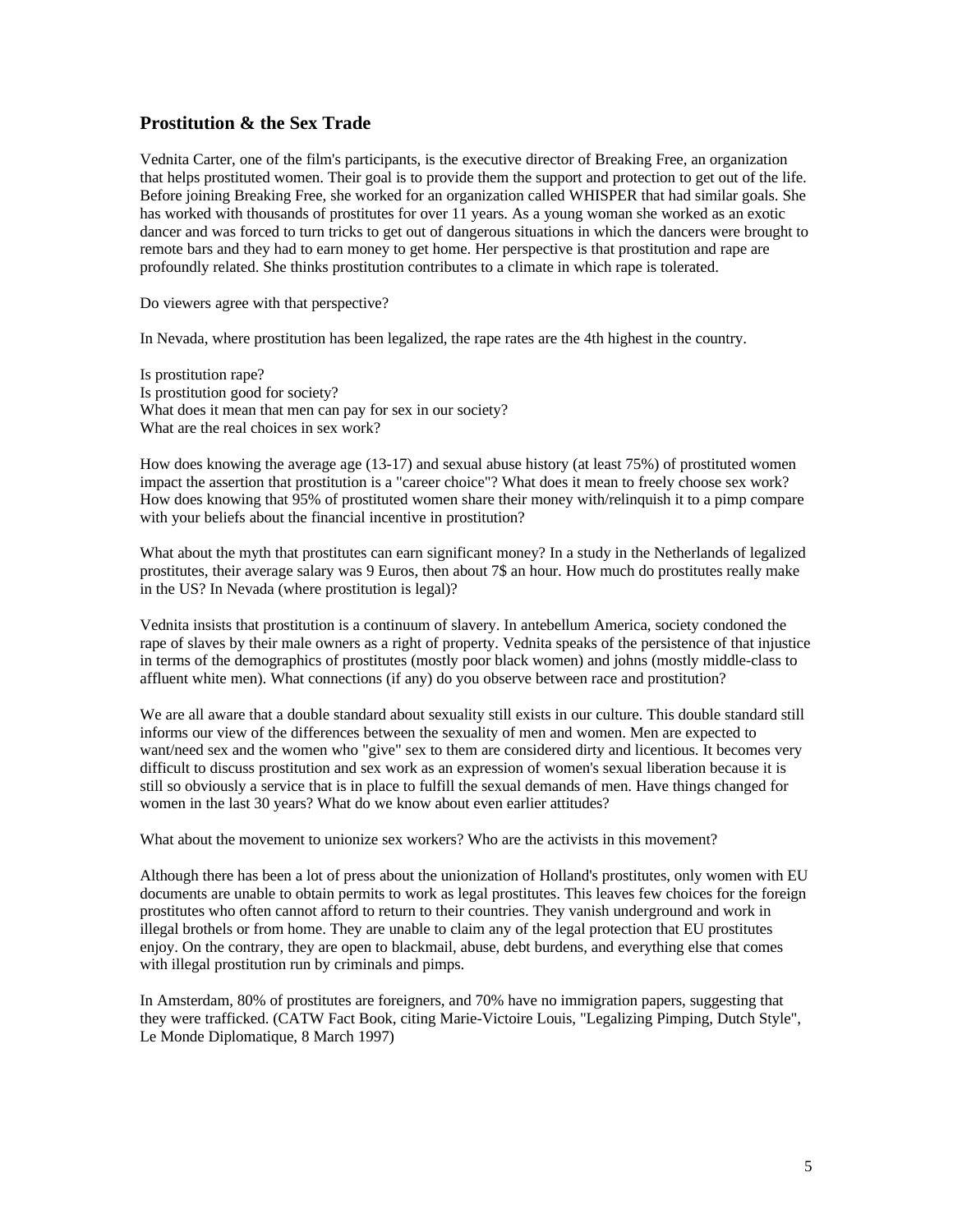(prostitution, cont'd) From Diane Rosenfeld's online course:

Research indicates that most women and girls working in the sex industry left their homes in search of economic opportunity or safety from physical and sexual abuse only to find more violence. The methods of control used by pimps and traffickers are similar to those used by batterers: women are denied freedom of movement, isolated, deprived of their earnings, threatened, and made dependent on drugs or alcohol. Physical and sexual violence are central to their maintenance of control. A 2001 report by the Coalition Against Trafficking in Women found:

Eighty-six percent of U.S. women, and 53 percent of the international women reported being physically abused by pimps and traffickers. One-half of the U.S. women and 1/3 of the international women described frequent, sometimes daily assaults. Eighty-eight percent of U.S. women and 47 percent of international women reported psychological abuse. Ninety percent of the U.S. women and 40 percent of international women reported being sexually assaulted in prostitution at the hands of pimps and traffickers. As evidenced from the context of interviews with women, the research team believes that these findings represent underreporting of the actual violence perpetrated, especially against international women by pimps and buyers. There may be reasons for this underreporting including normalization or non-naming of the violence in their lives.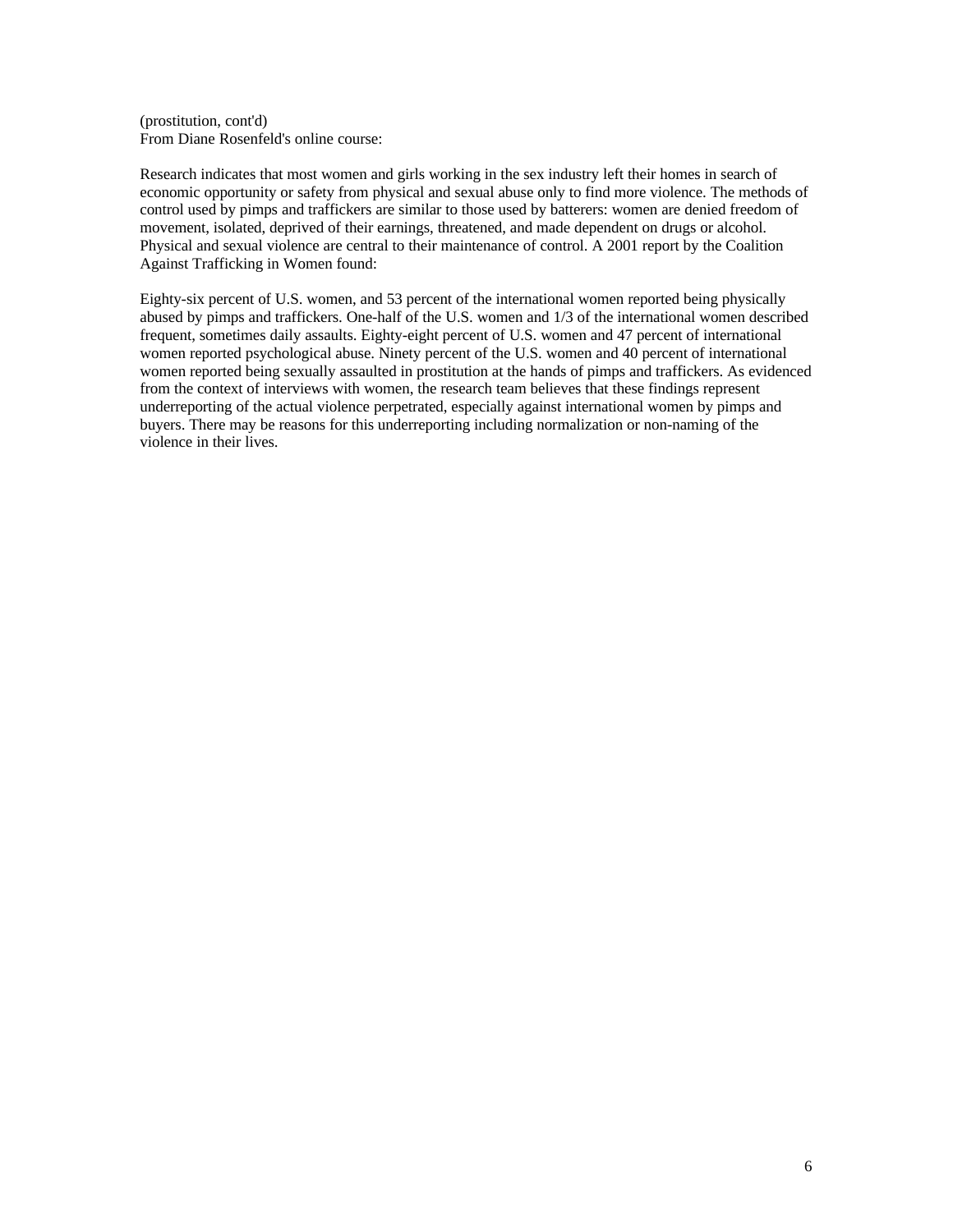# **Child Sexual Abuse**

Even in cases of child sexual abuse, perpetrators use the issue of consent as a defense. How does this resemble the rape of adults? What other parallels do you see regarding powerful vs. powerless?

Eve Ensler stated "(sic) my father abusing me set me up for being raped as an adult." What lessons could a traumatized child learn about relationships or self-care that would increase her or his chances of being sexually assaulted as an adult?

Richard Ridlon discussed not being believed when he disclosed that he had been sexually abused by his uncle. How might his life course been different if he had been believed and no longer had contact with his uncle?

Child sexual abuse is not the only trauma in the childhoods of rape survivors. What connections can you make between physical abuse as a child and rape as an adult? Substance abuse by a parent? Witness to domestic violence? Neglect? Numerous placements in foster care and institutions? Premature sexual overstimulation? Exposure to community violence?

The adults in the film are resilient. What characteristics can you identify that helped these survivors overcome the traumas they've endured?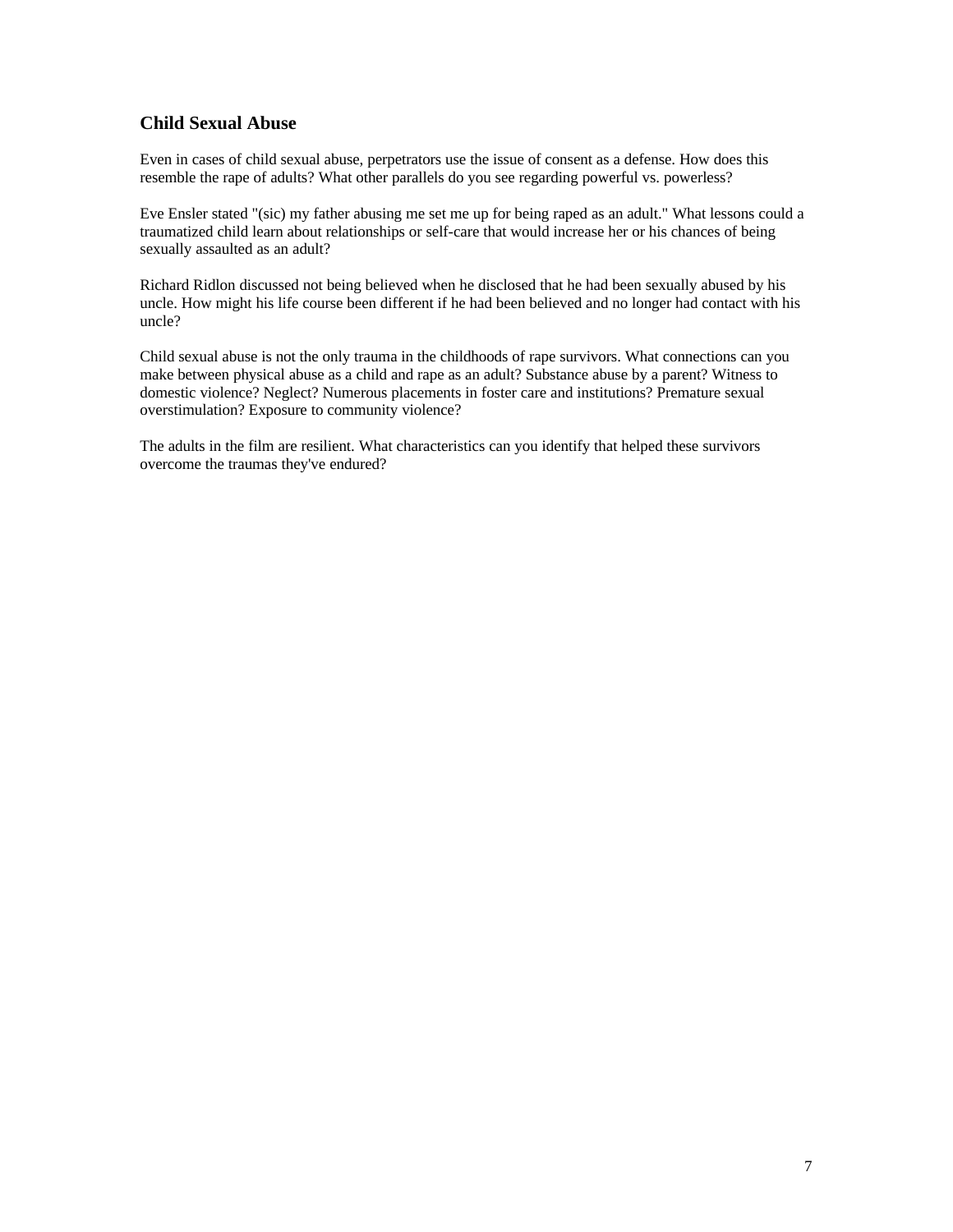## **Prison Rape**

Discussions of prison rape are useful to help men understand the power dynamics of rape and the state of fear and vulnerability in which the powerless live. Recent studies by Human Rights Watch and Prison Journal magazine estimate that at least one-fifth of the nation's 2 million inmates have either been raped or forced to perform sex acts during incarceration.

Bear in mind that the US incarcerates 1/5th of the world's prisoners. Approximately two million Americans are now serving either prison or jail time, over one million of them for non-violent offenses.

### QUESTIONS:

Is prison rape cruel and unusual punishment?

Is it a human rights violation?

What is the role of prisons in our society? What does the tolerance of prison rape suggest about our view of the rights of those in prison?

There is an argument that prison guards and officials tolerate rape in order to maintain a hierarchy of control among the inmates. Do you believe this to be true?

Rape in prison is often deemed a homosexual act. Studies and interviews with prisoners, however, insist that prison rapists are almost always heterosexual men who do not view their acts of sexual aggression as homosexual. Instead, they see them as satisfying sexual needs and affirming their physical power. As Diane describes in the film, "Rape is about power and control. This is especially visible in cases of prison rape where men use sex to dominate, control and humiliate other men. They even use gender epithets, negative terms aimed at women, to refer to their victims." What do you think about the gender dynamics of prison rape? How does this understanding contribute to your view of rape outside of prison? Can you see the same power/control issues in other forms of rape?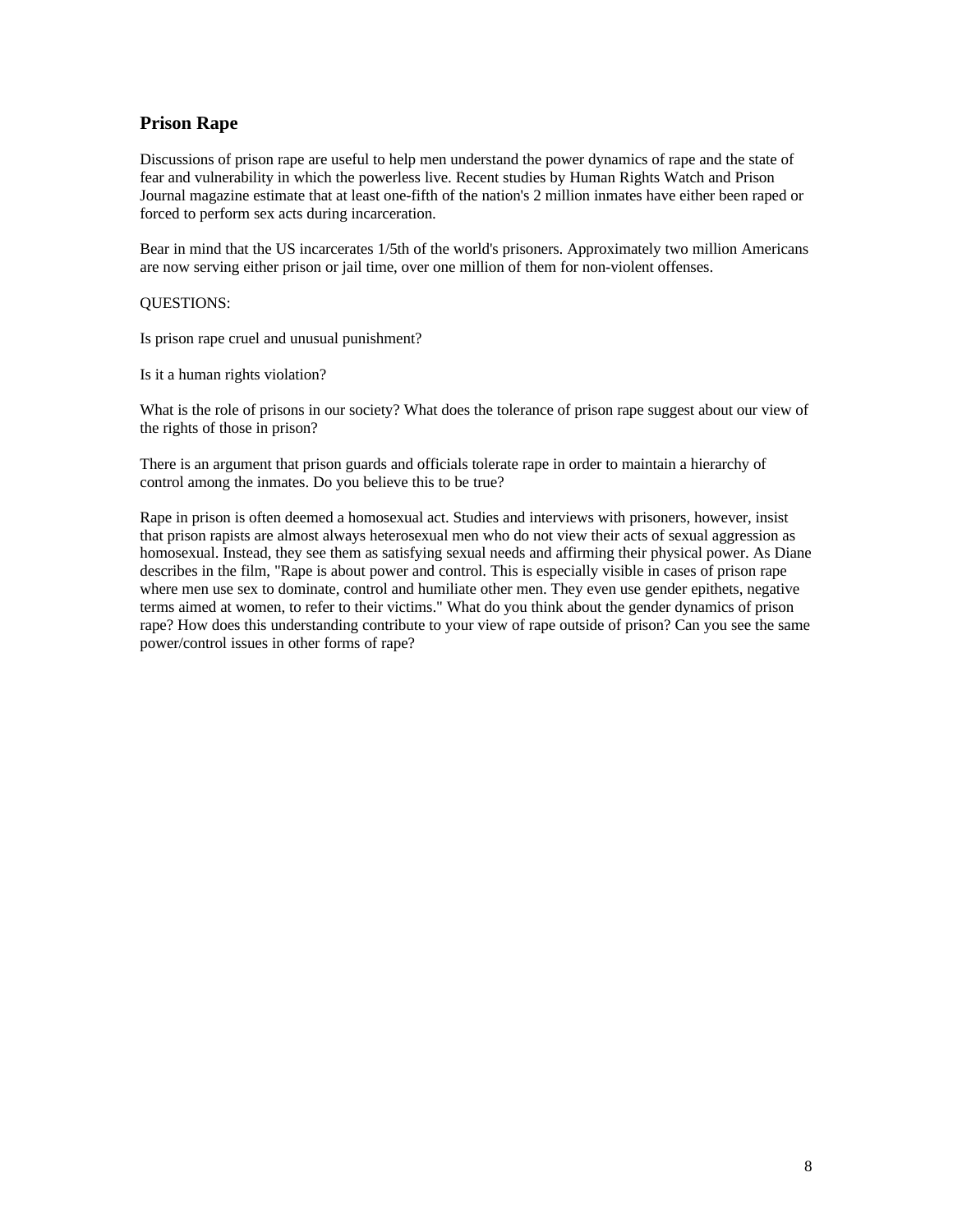# **Dating Violence**

In the film, Salamishah describes a date rape experience in which she agrees to spend the night at a hotel because she cannot get home. Do you think this changes her ability to refuse to have sex? There are increasing reports of women students being raped when they study abroad. What factors do you think contribute to this?

Can consent be implied from prior physical contact? Why/why not? Why do people often assume consent?

What are the responsibilities of the person initiating physical contact?

At what point can a person refuse sex?

Do people give up their right to say no when they drink?

What actions/dialogue could ensure mutually acceptable levels of intimacy? What prevents this sort of interaction?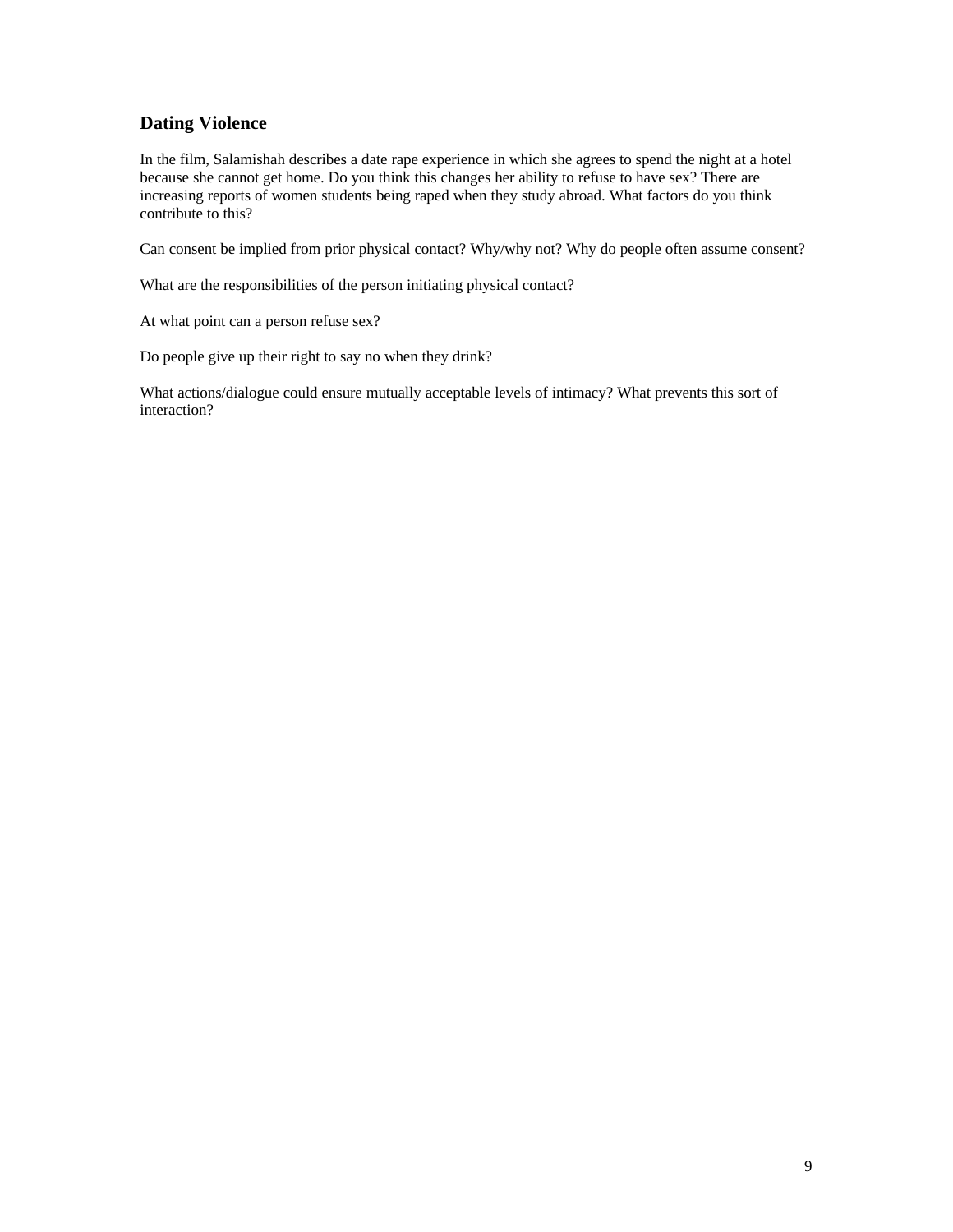# **Pornography**

The film makes the assertion that pornography contributes to a climate in which rape is tolerated/normalized. This does not infer that pornography causes rape. It simply means that it produces and sustains gender roles that perpetuate violence against women.

Do you agree?/Disagree?

In most instances of pornography, whose image or perspective of sex is being depicted (male or female)?

What are the facial expressions of the woman? Is she often portrayed as enjoying it? Do you ever encounter images suggesting pain, violence or coercion?

Are men's bodies scrutinized in the same way that women's bodies are?

Are the images realistic representations of sex in our culture? What, if anything, is missing?

Why are men still buying the majority of pornography?

Pornography is a multi-billion dollar a year industry. Who controls and benefits from it? What are their incentives? Their views of women?

What is sexual liberation for both women and men? What would images of both look like?